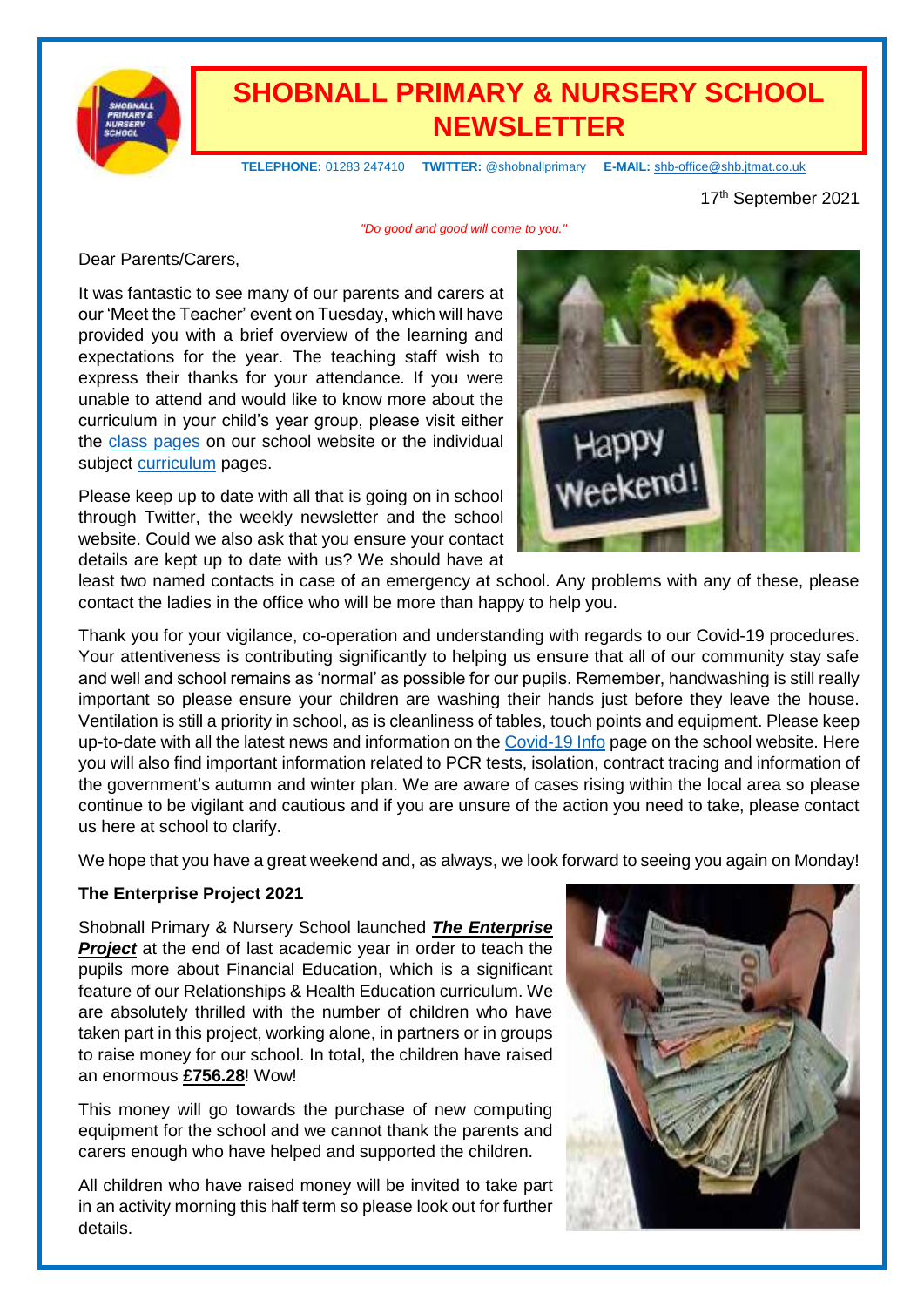#### **Burton Mail Appearance**

We were very proud and very humbled to appear in the Burton Mail this week. An article was published early on this week detailing how many applications were made for each school in our area. It was stated that the most popular school in Burton and the fourth most popular in Staffordshire was Shobnall Primary & Nursery School, where just 61.2 per cent of parents who picked it as their first choice got a place for their child. If you would like to read the full article, please visit [StaffordshireLive.](https://www.staffordshire-live.co.uk/news/local-news/staffordshires-schools-ranked-most-least-5902104?fbclid=IwAR0B5mdFUJ5e9NZKjR40c_OyewHwMNE-YwSelvA4CEZW8TALZoXJ2UjcXys)

#### **Dates for the Diary!**

Please don't forget that the PFA will meet for the first time this year on **Wednesday 22 September** at **3.30pm** in the **Year 6 classroom**. If you are interested in joining us, please do come along. Everyone is welcome! The first PFA project is already underway thanks to Mr Wilson, who has designed us a beautiful sensory garden! We will be discussing how to get this installed at our first meeting.

We have also pencilled in the first of our class assemblies, which parents are welcome to attend. These will start at 9.15am:

- **Year 2 – Thursday 18 November 2021**
- **Year 6 – Thursday 25 November 2021**

Parents will be informed of Covid procedures nearer the time and further dates will be confirmed shortly.

#### **Macmillan Coffee Morning – Friday 24 September 2021**

As you will be aware from last week's newsletter, we will be holding a Covid-safe **Macmillan Coffee Morning** in the school hall on **Friday 24 September** from **9.15 to 11.00am**. Cake donations are warmly welcome from Thursday 23 September in preparation. Please send all donations to the office.

Below is the link if you want to donate online for our coffee morning. There are also posters up around school with QR codes on so parents can scan to donate.

#### <https://thyg.uk/BUU005038891>

#### **Online Safety**

Being online is such an integral part of our lives, it is essential, now more than ever, that children are safeguarded from potentially harmful and inappropriate material. Technology changes at such a rapid pace, it can be difficult for us as parents and carers to keep up-to-speed with the newest developments to know how best to support and protect our children from potential dangers. With this in mind, we will now be including a weekly 'online safety tips' section to our newsletter to help.



<https://www.childnet.com/resources/parents-and-carers-resource-sheet> which will take you to the resource. We hope you find this useful.







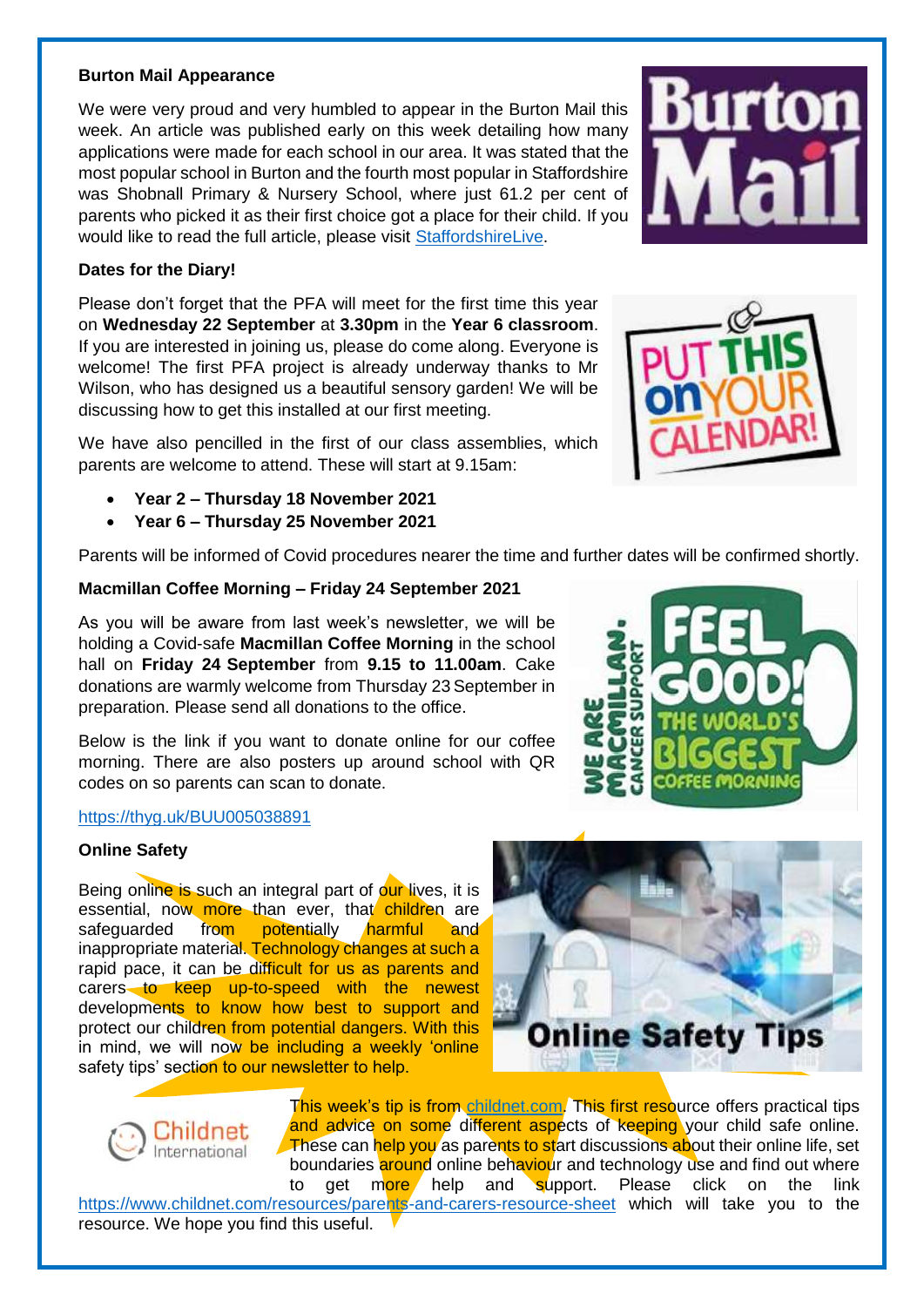#### **School Uniform Exchange**

Please don't forget the *school uniform exchange*, which will continue this year! There is a box situated by the gate on the school car park for any parents who have items they wish to donate. Please could we ask that these are cleaned and in good condition before placing in the box! Amy Roobottom continues sorting and collating this. As previously stated, if you wish to contact Amy to ask what is available that you might be in need of, please contact the school office via [shb-office@shb.jtmat.co.uk](mailto:shb-office@shb.jtmat.co.uk) and we will ensure this is forwarded to her.



#### **Hot Lunch Options – 20 to 24 September 2021**

Lunch options for the forthcoming week are:

|           | Option 1                           | Option 2                                | Option 3                            |
|-----------|------------------------------------|-----------------------------------------|-------------------------------------|
| Monday    | Cheese & Tomato Pasta              | Jacket Potato, Cheese &<br><b>Beans</b> | Cheese, Ham or EGG<br>Packed Lunch  |
| Tuesday   | Pepperoni Pizza Naan               | Cheese & Tomato Pizza<br>Naan           | Cheese, Ham or EGG<br>Packed Lunch  |
| Wednesday | Roast Chicken, Stuffing &<br>Gravy | Quorn Fillet, Stuffing &<br>Gray        | Cheese, Ham or Tuna<br>Packed Lunch |
| Thursday  | Sweet & Sour Chicken &<br>Rice     | Sweet & Sour Quorn &<br>Rice            | Cheese, Ham or Tuna<br>Packed Lunch |
| Friday    | Fish & Chips                       | Jacket Potato, Cheese &<br><b>Beans</b> | Cheese, Ham or Tuna<br>Packed Lunch |

## **SHOBNALL SHOWCASE!**

Let's have a sneaky peek as to what has been going on in our classrooms this week…

#### **Nursery**

As the days go by, our nursery children are now becoming more settled, as staff, children and their new environment become more familiar to them. It is lovely to see them beginning to interact with each other in their play. Some daily routines are slowly being introduced, a favourite being snack time! We have also loved singing some action songs and nursery rhymes, and have been practising the movements that accompany them.

#### **Reception**

The children have had a great week and enjoyed sharing their all about me posters. They have had lots to say about their families and all of the exciting things they do out of school. The children showed wonderful communication and language skills as they confidently shared this with their friends.

The children sat beautifully and listened carefully to each other during our PSED Jigsaw session. They were also fantastic at taking their rainbow breaths! They showed a super understanding of our class expectations as we discussed our class rules and had fun acting out various scenarios!

They have shown fantastic friendship qualities as we celebrated our star of the week. The children had lots of positive things to say about Reggie this week:

'Reggie is my friend.'- Charlotte

'Reggie always gives me cuddles.'- Penelope

'Reggie has a big smile that makes me happy.'- Miss W

'I like colouring with Reggie.'- Zain

'Reggie sits super smartly on the carpet.'- Miss A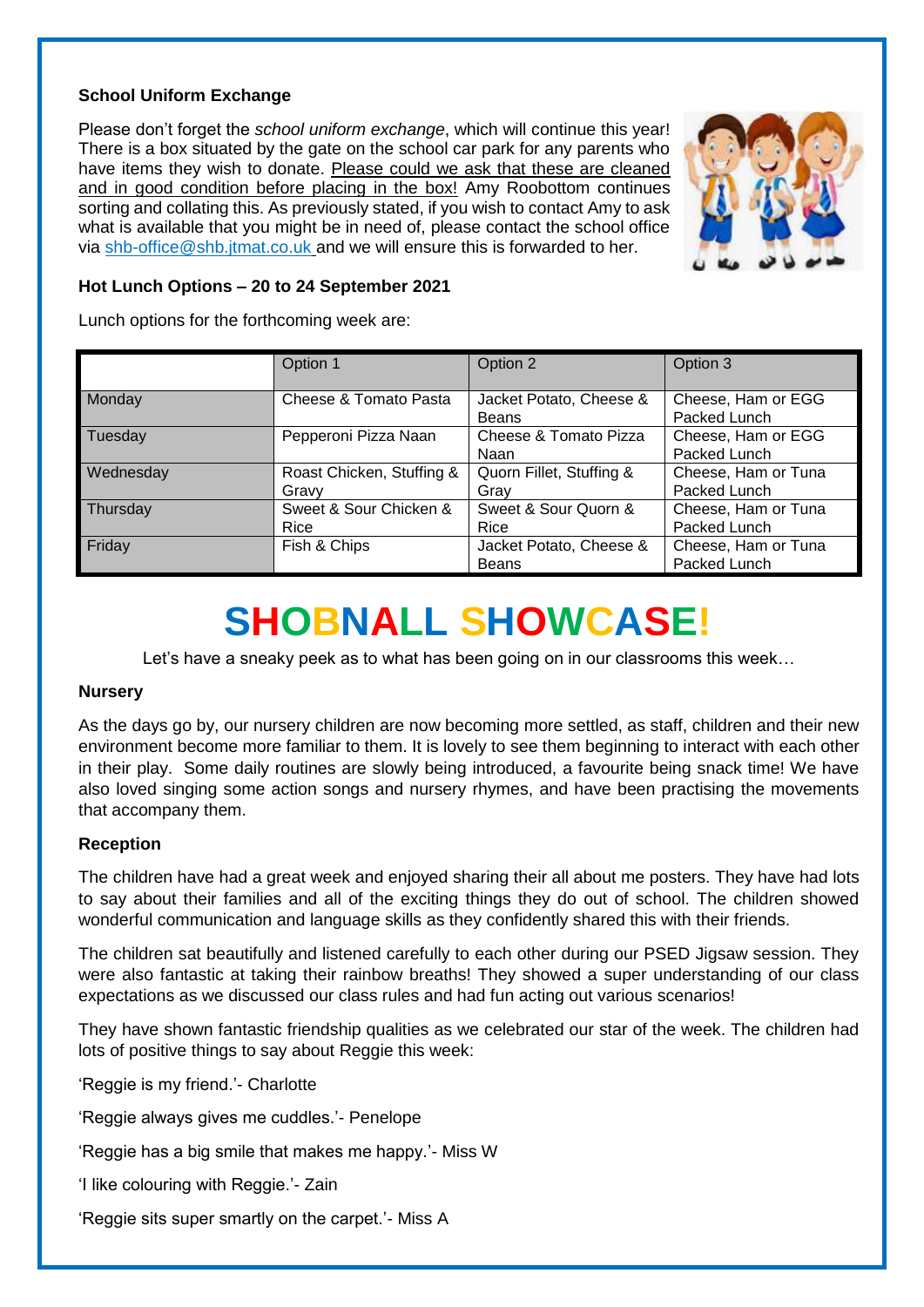#### 'Reggie looks smart in his uniform.'- Evie

Another great week Reception- you are all amazing!



#### **Year 2**

The Year 2 children have had another brilliant and fun filled week. In Maths, the children have continued their learning on place value to 100 they are such superstars at it! In English, we have started our 'Traditional Tales' unit where we are looking at the story of the Gingerbread Man. The Year 2's loved acting out the story in small groups – we definitely have some performers in our class and will not be short of actors/actresses for the Nativity this year! The highlight of our afternoons this week was Forest School. We were lucky

#### **Year 1**

This week year 1 have been exploring another Julia Donaldson story, 'The Smartest Giant in Town'. They have been exploring character descriptions and also writing sentences about the story. In maths they have been looking at 'one more' and 'one less'. Lots of practical apparatus has supported us with our learning. Within science we have been exploring everyday materials and where they come from. The children took part in a practical exploration by finding out if objects are translucent, transparent or opaque.



enough to have fantastic weather and freshly cut grass…. perfect for creating fairy houses! The children learnt about their new topic of 'Fire Fire', as well as an introduction to their new Year 2 skills; using loppers to cut and a flint and steel to start a fire!

#### **Year 3**

We have had a lovely week in Year 3. On Monday, we began learning about play scripts in English. We took to the stage and put on a performance for our classmates. In science we have been learning about rocks. We conducted an investigation, making systematic and careful observations about the properties of a range of rocks. We investigated durability, permeability, density and hardness. A brilliant week Year 3, well done!

#### **Year 4**



Year 4 have had a brilliant week! Having planned their story last week, the children have written their recount of Charlie and the Chocolate Factory which has been a pleasure to read. We also completed a science investigation on Thursday where the children have been investigating which material would be the best conductor, which they thoroughly enjoyed. Another great week Year 4. Well done!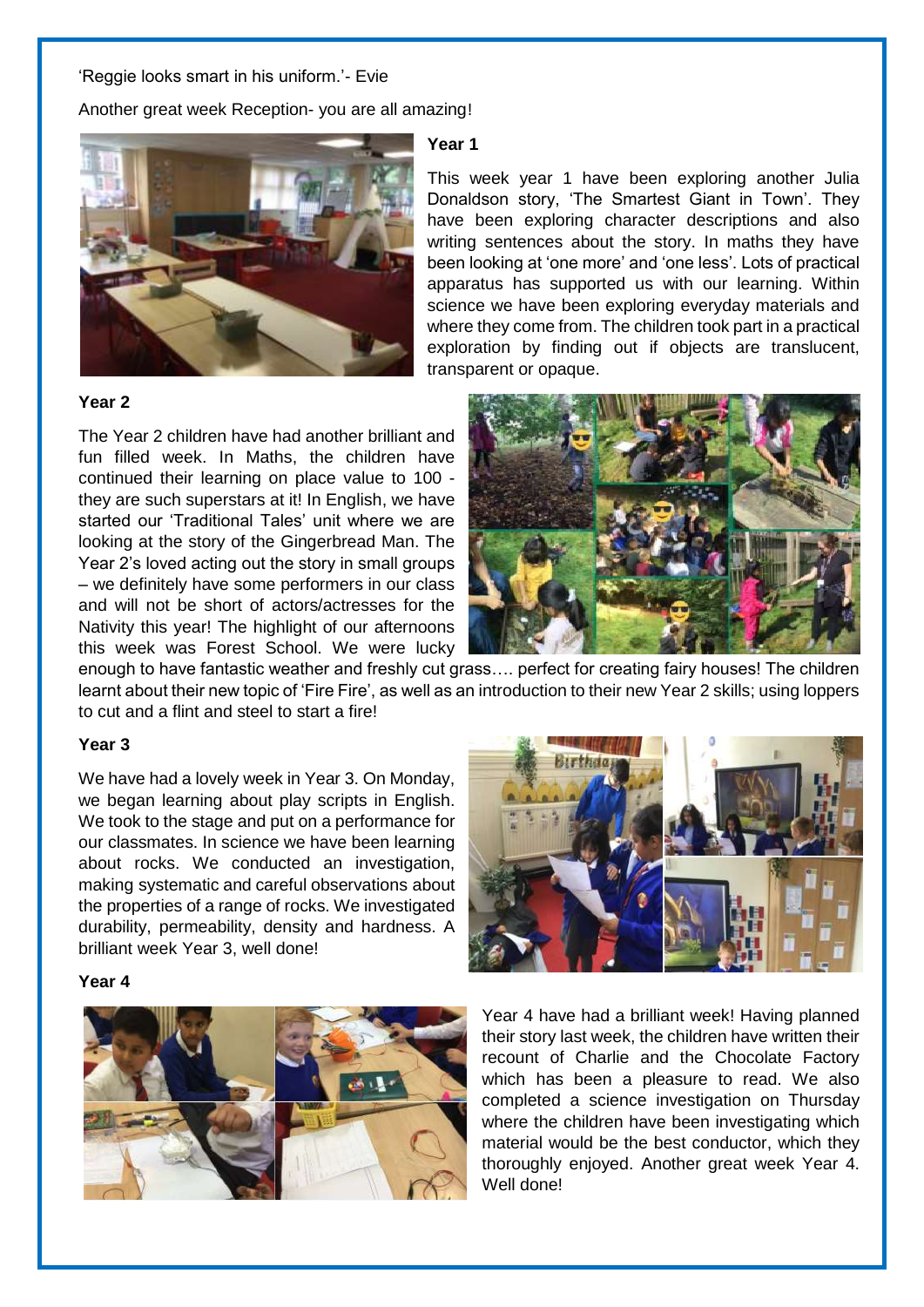#### **Year 5**

What a week in Year 5! The children have enjoyed their first swimming lesson as a Year 5 pupil, however I know a few children were hoping to have a shower after the lesson! This week the children have continued with their knowledge of place value in maths and they are doing very well with the expectations of Year 5. I was so impressed that all children returned their homework early this week in order to use the information for our English lesson on Monday. The children have really enjoyed writing their autobiographies and I have enjoyed finding out more information about the pupils.



#### **Year 6**

Year 6 have continued to work hard this week. Through our maths unit of place value, they have been ordering and comparing numbers to ten million, rounding numbers accurately and working with negative numbers. In English, the pupils have been taking inspiration from William Blake to develop our own effective poems. In the afternoons, Year 6 have continued to learn about World War Two, this week focusing on Adolf Hitler and writing a non-chronological report based on his life. Well done Year 6.

#### **Reading Corner**

This week's recommended read is for children aged 7+…

#### **Aldrin Adams and the Cheese Nightmares**

#### *Written by Paul Howard*

Aldrin Adams is an ordinary boy with an extraordinary superpower. When he eats cheese, just before he goes to sleep at night, he can enter into other people's dreams . . . and their nightmares! But why has he, of all people, been given this ability? What is he supposed to do with it? And why doesn't it come with some kind of instruction manual that explains how it works? There are so many questions that require answers.

Luckily, Aldrin's dad owns the biggest and finest cheesemonger's for miles and miles around, offering him unlimited access to some of the stinkiest cheeses in the world as he tries to figure it all out. What Aldrin

doesn't realise, as he embarks on his journey of discovery, is that he is being watched by Habeas Grusselvart, a mysterious, supernatural villain who creates nightmares for millions and millions of children every night. Suddenly, a young boy poses a threat to his plans to control the world through fear. Which is why he must be stopped - at all costs!

| <b>Reception</b>  | <b>Bradley F</b>   | Fynn Mc           |
|-------------------|--------------------|-------------------|
| <b>Year 1</b>     | Maksym B           | Aiza L            |
| <b>Year 2</b>     | Aminah A           | Finay B           |
| <b>Year 3</b>     | Angelo M           | Ellie W           |
| <b>Year 4</b>     | <b>Charlotte K</b> | <b>Isabelle K</b> |
| <b>Year 5</b>     | Basri H            | <b>Ismail R</b>   |
| Year <sub>6</sub> | Eva W              | George P          |

#### **Head Teacher's Awards Lunchtime Star Awards**

| <b>Reception</b>  | Ayesha N          |
|-------------------|-------------------|
| Year 1            | <b>Isabella S</b> |
| Year 2            | Lewis L           |
| Year <sub>3</sub> | Erin S            |
| Year 4            | Amelia A          |
| <b>Year 5</b>     | Hakeem A          |
| Year <sub>6</sub> | Pia P             |

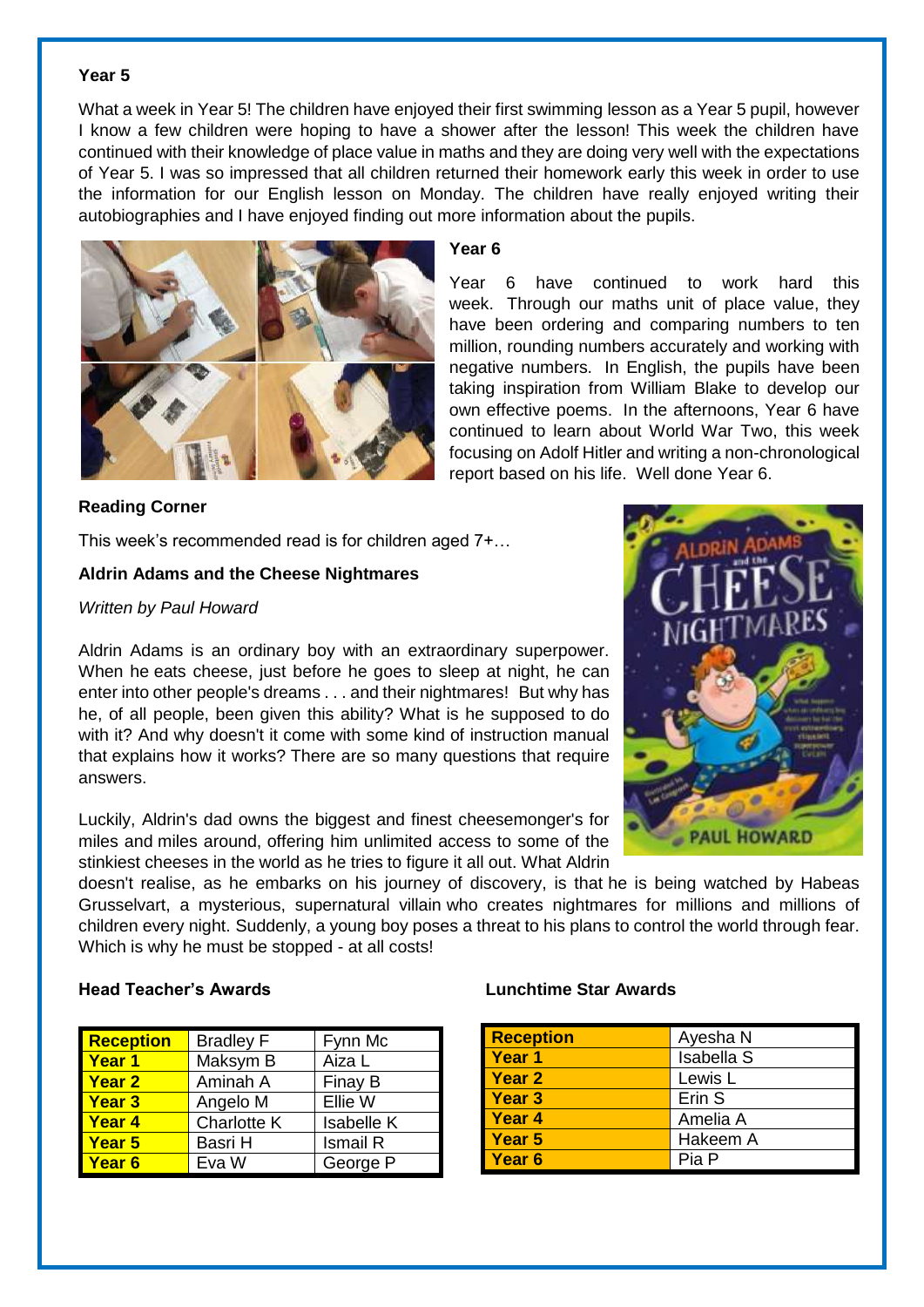### **Team Points**

| Team Points                     | <b>Claymills</b> | <b>Rosliston</b> | <b>Sinai</b>     | Trent                      |
|---------------------------------|------------------|------------------|------------------|----------------------------|
| Points (Week Ending<br>17.09.21 | 163              | 107              | 139              | 133                        |
| Position                        | $1st - 4$ Points | $4th - 1$ point  | $2nd - 3$ Points | $3^{\text{rd}}$ – 2 Points |
| <b>Running Total</b>            |                  |                  | 5                | 5                          |

#### **Diary Dates 2021-2022**

| <b>Event</b>                       | <b>Date/Time</b>                                                   |
|------------------------------------|--------------------------------------------------------------------|
| Clubs Begin                        | Monday 20 <sup>th</sup> September (4 weeks)                        |
| <b>School Closes for Half-Term</b> | Friday 22 <sup>nd</sup> October 2021                               |
| <b>INSET Day</b>                   | Monday 1 <sup>st</sup> November 2021                               |
| PFA Christmas Fair                 | Friday 3rd December 2021                                           |
| <b>School Closes for Christmas</b> | Thursday 16th December 2021                                        |
| <b>INSET Day</b>                   | Friday 17th December 2021                                          |
| <b>School Reopens for Pupils</b>   | Tuesday 4 <sup>th</sup> January 2022                               |
| <b>Young Voices</b>                | Thursday 27th January 2022                                         |
| School Closes for Half-Term        | Friday 18th February 2022                                          |
| <b>INSET Day</b>                   | Monday 28th February 2022                                          |
| <b>School Reopens for Pupils</b>   | Tuesday 1 <sup>st</sup> March 2022                                 |
| <b>School Closes for Easter</b>    | Friday 8th April 2022                                              |
| <b>School Reopens for Pupils</b>   | Monday 25th April 2022                                             |
| May Day Bank Holiday               | Monday 2 <sup>nd</sup> May 2022                                    |
| Key Stage 2 SATs Week              | Monday 9 <sup>th</sup> May 2022 - Friday 13 <sup>th</sup> May 2022 |
| School Closes for Half-Term        | Friday 27th May 2022                                               |
| <b>INSET Day</b>                   | Monday 6 <sup>th</sup> June 2022                                   |
| <b>School Reopens for Pupils</b>   | Tuesday 7 <sup>th</sup> June 2022                                  |
| JTMAT INSET Day                    | Friday 8 <sup>th</sup> July 2022                                   |
| <b>School Closes for Summer</b>    | Wednesday 20 <sup>th</sup> July 2022                               |

#### **Autumn Term Diary Dates**

| <b>Event</b>                       | <b>Date/Time</b>                                                  |
|------------------------------------|-------------------------------------------------------------------|
| <b>PFA Meeting</b>                 | Wednesday 22 <sup>nd</sup> September 2021                         |
| <b>MacMillan Coffee Morning</b>    | Friday 24th September 2021                                        |
| Harvest                            | Monday 4 <sup>th</sup> October 2021                               |
| Year 2 Bhangra Dancing, JTHS       | Tuesday 12 <sup>th</sup> October 2021                             |
| Parents' Evening                   | Monday 18th October 2021                                          |
|                                    | Wednesday 20 <sup>th</sup> October 2021                           |
| <b>School Closes for Half Term</b> | Friday 22 <sup>nd</sup> October 2021                              |
| <b>INSET Day</b>                   | Monday 1 <sup>st</sup> November 2021                              |
| School Re-Opens                    | Tuesday 2 <sup>nd</sup> November 2021                             |
| <b>PFA Halloween Disco</b>         | Friday 5 <sup>th</sup> November 2021                              |
| Open Evening                       | Wednesday 10 <sup>th</sup> November 2021, 4.30-6.00pm             |
| Odd Socks Day                      | Monday 15th November 2021                                         |
| Year 2 Class Assembly              | Thursday 18th November 2021                                       |
| Year 6 Class Assembly              | Thursday 25th November 2021                                       |
| Year 5 Whitemoor Lakes             | Wednesday 1 <sup>st</sup> December 2021 to Friday 3 <sup>rd</sup> |
|                                    | December 2021 Inclusive                                           |
| <b>JTMAT Christmas Concert</b>     | Thursday 2 <sup>nd</sup> December 2021                            |
| <b>PFA Christmas Fair</b>          | Friday 3rd December 2021                                          |
| Christingle                        | Monday 6 <sup>th</sup> December 2021                              |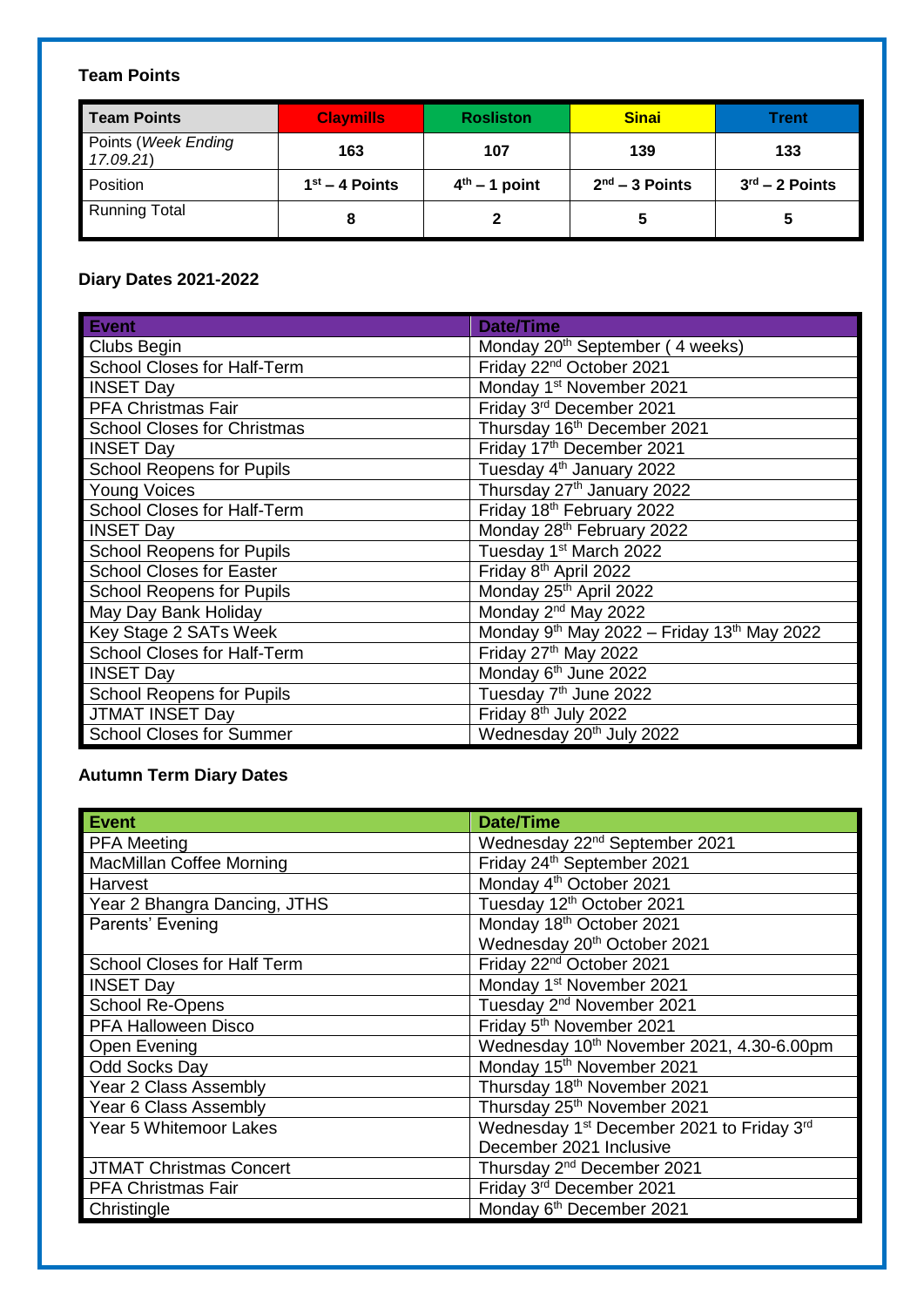| <b>EYFS Nativity</b>                       | Tuesday 7 <sup>th</sup> December 2021, 9.15am   |
|--------------------------------------------|-------------------------------------------------|
| <b>EYFS Nativity</b>                       | Wednesday 8 <sup>th</sup> December 2021, 9.15am |
| PFA KS1 Christmas Movie Night              | Wednesday 8 <sup>th</sup> December 2021, 3.30pm |
| PFA KS2 Christmas Movie Night              | Thursday 9 <sup>th</sup> December 2021, 3.30pm  |
| Year 3 Cosy Celebration                    | Friday 10th December 2021, 9.15am               |
| <b>KS1 Nativity</b>                        | Monday 13th December 2021, 9.15am AND           |
|                                            | 2.00pm                                          |
| <b>Christmas Lunch</b>                     | Wednesday 15 <sup>th</sup> December 2021        |
| Whole School Trip to Pantomime - Lichfield | Thursday 16th December 2021, 1.30pm             |
| Garrick, Peter Pan                         |                                                 |
| <b>School Closes for Christmas</b>         | Thursday 16th December 2021                     |
| <b>INSET Day</b>                           | Friday 17th December 2021                       |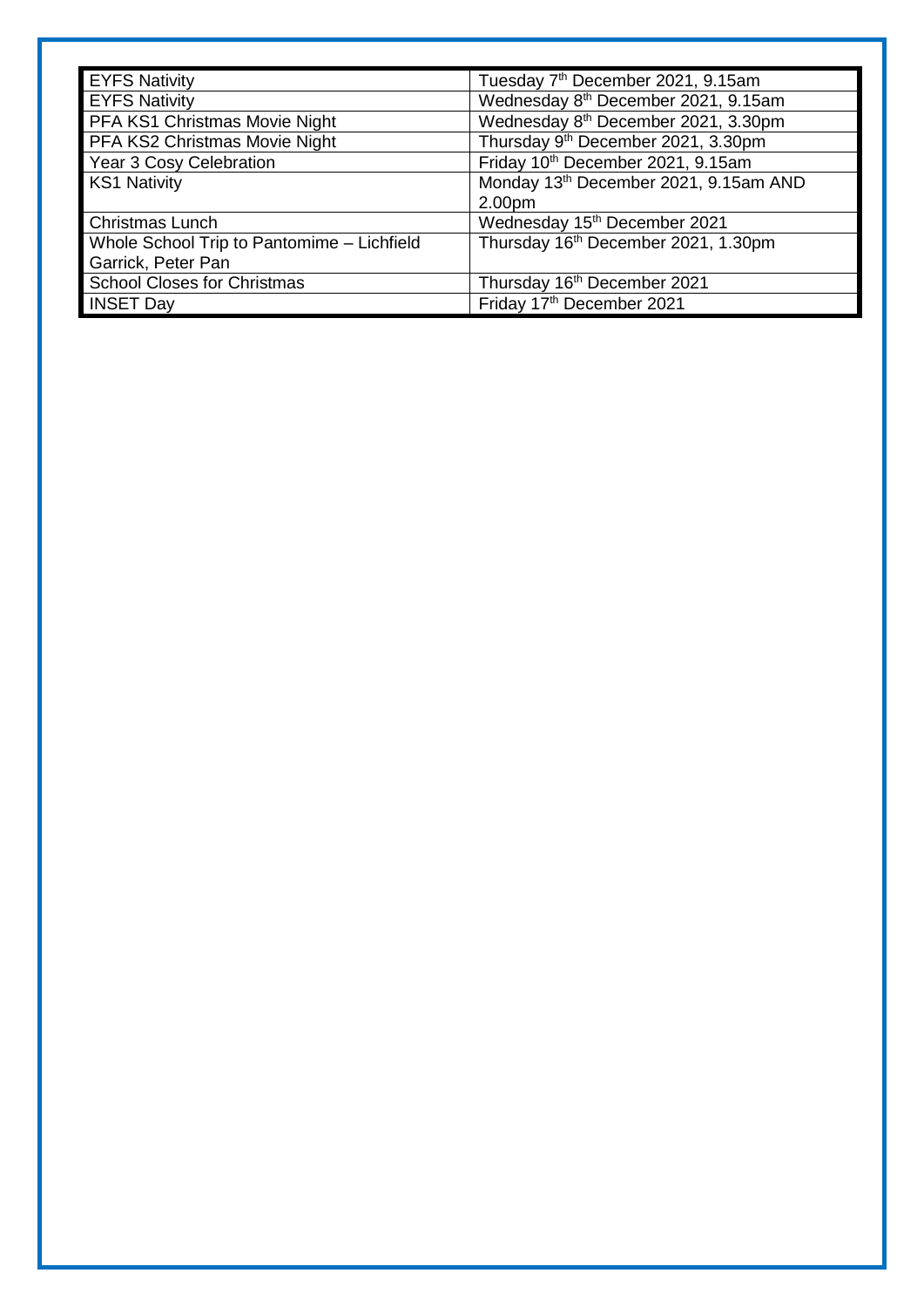At factional Online Solidy, we believe in empowering powers, corres and trusted adults with the information to hald on informed community.

it online sidely with their children, should they